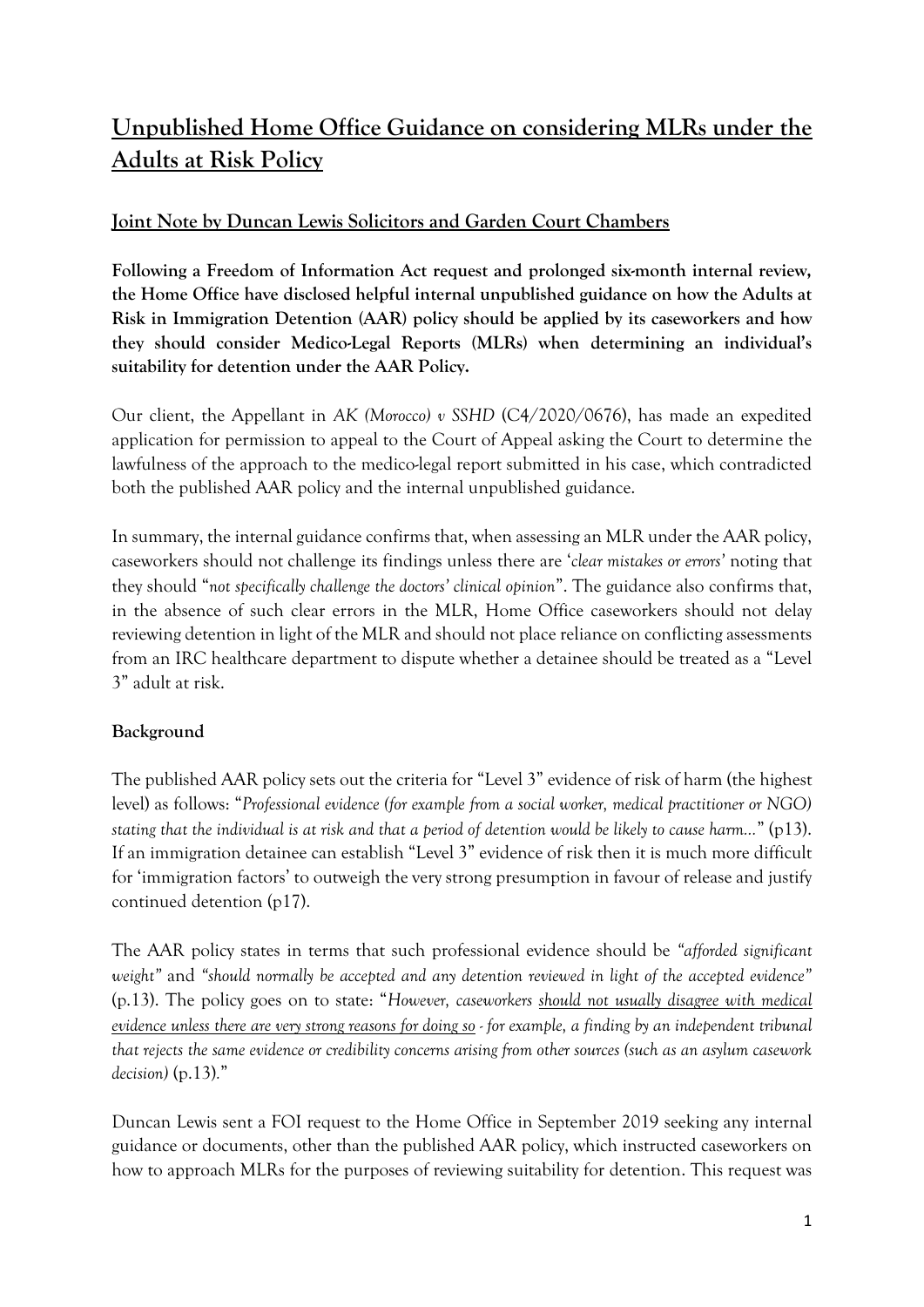prompted by concerns that, in practice, the Home Office was routinely failing to treat MLR reports as amounting to Level 3 evidence despite express findings by psychiatrists that detention was causing, or was likely to cause, harm to the individual's mental health.

The internal guidance eventually disclosed in May 2020 was produced by the Home Office's 'Adults at Risk Returns Assurance Team and entitled 'Medico-Legal Reports (MLR) – Guidance and Frequently Asked Questions'. Though it contains additional detail, the internal guidance clearly reflects the published AAR policy in that MLR reports should be accepted as level 3 evidence and detention should be promptly reviewed upon receipt. This is consistent with the AAR policy's protective aim. The internal guidance has been in place since at least June 2018 but does not appear to be being applied consistently in practice.

## **The Internal Guidance**

#### *The circumstances under which an MLR can/should be challenged*

Under the heading 'Can we challenge an MLR?' the policy states that medico-legal reports should be challenged only where there are '*clear mistakes or errors'*. The examples provided are instructive:

- (i) where the report refers to incorrect personal details, suggesting that it was produced for another person;
- (ii) where the report refers to facts that are obviously inconsistent, such as reference to a person's *'elderly age'* when the individual is a young adult; and
- (iii) where the *'modus operandi'* of the report is not clearly set out.

The guidance also refers to circumstances where it is unclear how the assessment has been carried out (p.1) or where there are adverse credibility findings (p.3). The report makes clear that although the report may be challenged on the basis of such errors *'caseworkers should not specifically challenge the doctors' clinical opinion'*.

#### *The steps that should be taken where a report is challenged*

Where a decision is taken to challenge a report on the basis of the very limited grounds above, the guidance directs Home Office case workers to '*contact the legal representatives, highlighting the errors we have noted and asking for clarification'.* Caseworkers may only delay substantively considering the report and reviewing detention in light of its contents '*where clarification is being sought from the legal representatives'.* Caseworkers may place '*no weight'* on a report only where '*there are many mistakes/errors'* or where '*we are in a strong position to say that the report is unreliable following a response from the legal representatives'*.

#### *The role of the IRC Healthcare Department*

The guidance confirms that if caseworkers are in a position to substantively consider an MLR (i.e. there are not possible defects that need to be clarified with legal representatives) "*[they] should*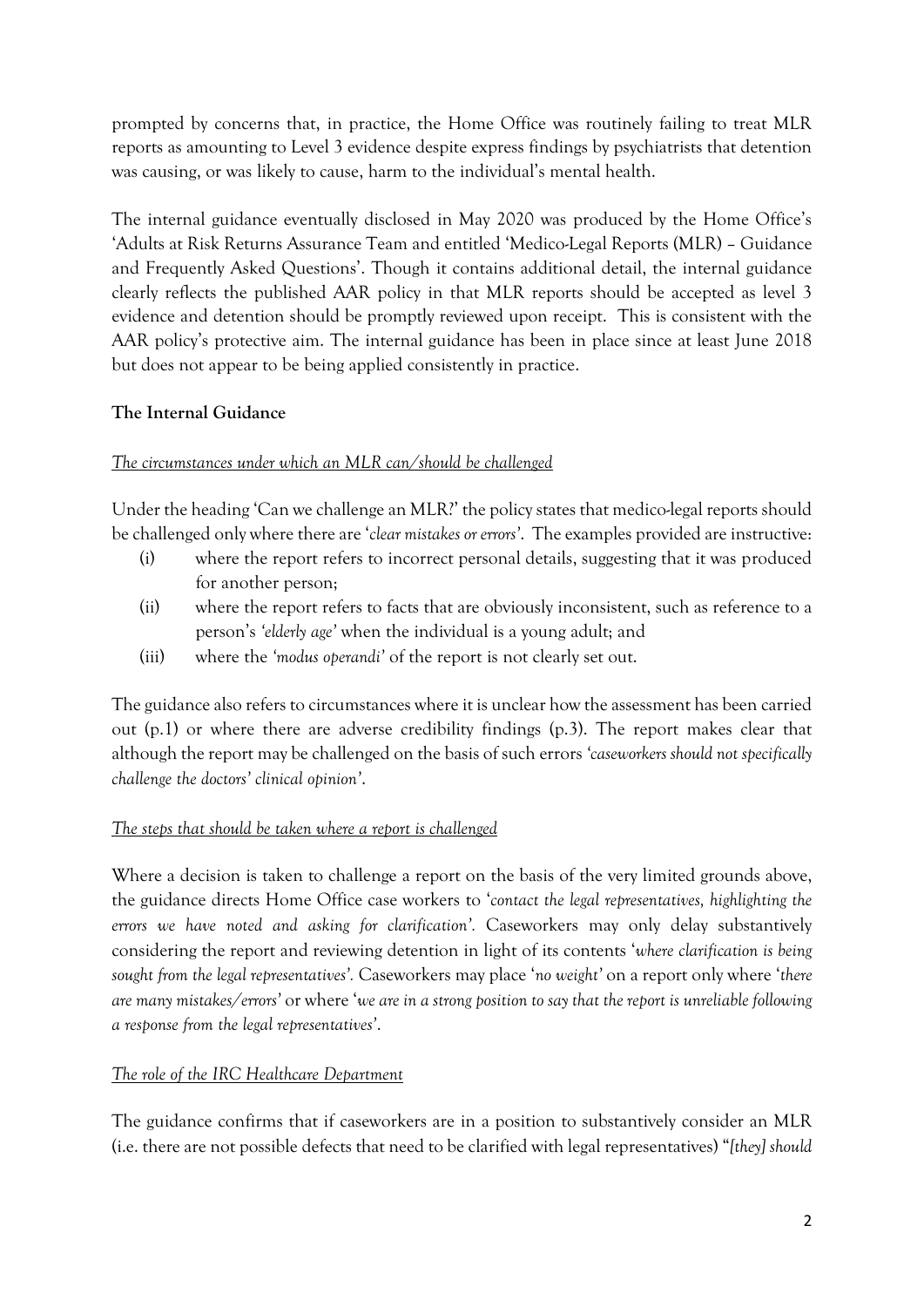*not delay doing so in order for healthcare/mental health team in the IRC to undertake a mental health assessment for that individual"*.

Importantly, where there are no grounds for challenging a report, the doctor's clinical opinion should be accepted and detention reviewed in light of the report's conclusions, even if there is conflicting information from IRC Healthcare:

*What if we have conflicting evidence from the MLR and Healthcare?* 

*In the circumstances where we are in receipt of conflicting information, for example; the content of the MLR satisfies Level 3 evidence (that detention is, or is likely to worsen symptoms/condition of the individual), and after reviewing the MLR, healthcare have responded with the information that they do not consider the individual to be suffering with any mental health conditions and have no concerns for the individual with regards to detention, we should consider the below guidance:* 

• Where we have agreed to place no weight on the MLR due to concerns (noted above), we can consider the evidence we have from healthcare as the most recent professional *evidence and should consider the case under the Adults at Risk policy accordingly.* 

*• Where none of the above concerns with the MLR are present and the MLR doctor has seen and/or appropriately assessed the individual, we should regard the MLR as the most recent professional evidence and should consider the case under the Adults at Risk policy accordingly. We should remember that the Dr carrying out the MLR assessment is an expert in their field.' (*p.3)

#### Email Chains

The additionally disclosed emails sent to Home Office caseworkers by the Adults at Risk Returns Assurance Team, dating from June and December 2018, generally repeat the internal guidance but provide further useful information:

- *(i)* The internal guidance was "*agreed with Detention Policy colleagues and representatives across the business"*
- *(ii)* That in cases where MLR reports are "*diagnosing conditions related to mental health (e.g. PTSD) and which state that the detention is, or is likely to worsen the symptoms of the condition of that individual"* then *"we should be raising the Adults at Risk Level to Level 3 (as set out within the policy) and reviewing detention accordingly.*"
- *(iii)* That it is '*good practice'* to share the MLR with IRC Healthcare for the purpose of '*assist[ing] their safeguarding provisions on release, or ongoing care if detention is maintained."*

#### **AK (Morocco) v SSHD (C4/2020/0676)**

AK's application for permission for judicial review and interim relief was refused by the High Court in April 2020. He had sought his release from detention on the basis of an MLR report